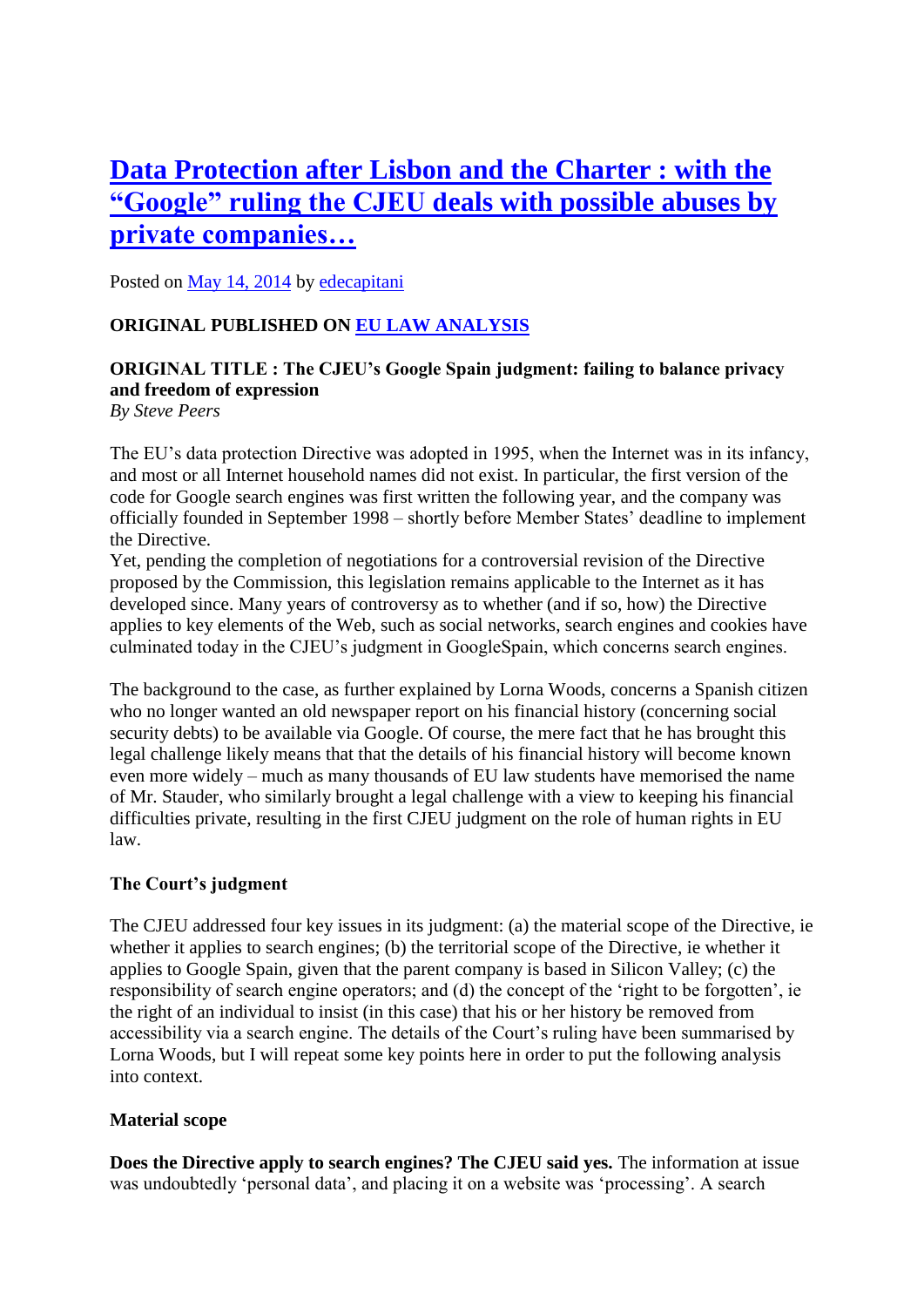engine was processing personal data, even though it originated from third parties, because (using the definition in the Directive) it 'collects' data from the Internet, then 'retrieves', 'stores' and 'discloses' it. It was irrelevant that the material had been published elsewhere and not altered by Google, as the CJEU had already ruled in the Satamedia case (in the context of tax information published on CD-ROM). Moreover the definition of 'processing' does not require that the data be altered.

**A second – and perhaps more important point – was whether Google was a 'controller' of the data,** with the result that it has liability for the data processing. Again the key issue was Google's use of data already published elsewhere. The Advocate-General had concluded from this that Google was not a data controller – but the CJEU reached the opposite conclusion. On this point, the Court, ruling that there must be a 'broad definition of the concept' of a 'controller', distinguished between the original publication of the data and its processing by a search engine: Google undoubtedly controlled the latter activity, by means of its control over the search process. One is unavoidably reminded of the Machiavellian search-engine billionaire who frequently appears on episodes of The Good Wife – although of course he is nothing like the executives of Google.

In particular, the Court ruled that the activities of search engines make information available to people who would not have found it on the original web page, and provides a 'detailed profile of the data subject', and so have a much greater impact on the right to privacy than the original website publication.

#### **Territorial scope**

Does the Directive apply to search engine companies based in California, with a subsidiary in Spain? The national court suggested three grounds on which this might be the case: the 'establishment' in the territory; the 'use of equipment' in the territory (as regards crawlers or robots, the possible storage of data and the use of domain names); or the default application of the EU Charter of Fundamental Rights.

The Court found that Google Spain was 'established' in the territory, and therefore the data protection Directive, in the form implemented by Spain, applied. It was not necessary to rule on the other possibilities as regards the scope of the Directive, which are very significant in the context of the Internet, so those issues remain open.

It should be noted, however, that in light of the objectives of the Directive, the rules on its scope 'cannot be interpreted restrictively', and that it had 'a particularly broad territorial scope'.

Why was Google Spain established there, even though it did not carry out any search engine activities? The CJEU said that it was sufficient that the company carried out advertising activities, these being linked to the well-known business model of Google (selling advertising which was relevant to search engine results).

#### **Responsibility of search engine operators**

The CJEU ruled that search engine operators are responsible, distinct from the original web page publishers, for removing information on data subjects from search engine results, even where the publication on the original pages might be lawful. It confirmed that the right to demand rectification, erasure or blocking of data did not apply only where the data was inaccurate or inaccurate, but also where the processing was unlawful for any other reason, including non-compliance with any other ground in the Directive relating to data quality or criteria for data processing, or in the context of the right to object to data processing on 'compelling legitimate grounds'.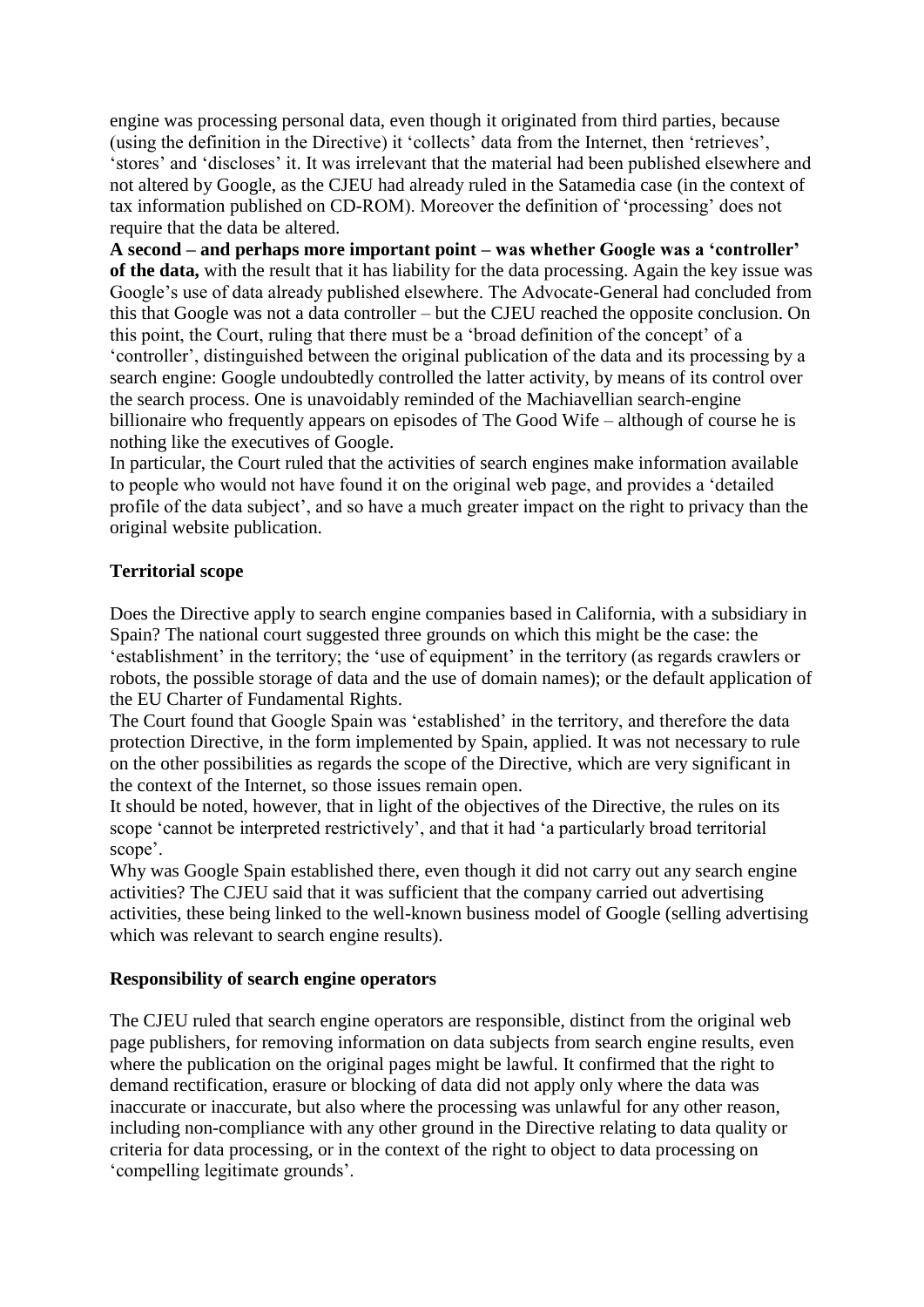This meant that data subjects could request that search engines delete personal data from their search results, and complain to the courts or data protection supervisory authorities if they refused.

As for Article 7(f) of the Directive, which provides that one ground for processing data (where there was no contract, legal obligation, public interest requirement or consent by the data subject) was the 'legitimate interests of the controller', this was a case where (as Article 7(f) provides) those interests were 'overridden' by the rights of the data subject.

**There has to be a balancing of rights in such cases – including the public right to freedom of expression** – but in light of the ease of obtaining information on data subjects, and the 'ubiquitous' nature of the 'detailed profile' that results from search engine results, the huge impact on the right to privacy 'cannot be justified by merely the economic interest' of the search engine operator. The public interest in the information was only relevant where the data subject played a role in public life.

In light of the greater impact of search engine results on the right to privacy, search engines are not only subject to a separate application of the balancing test, but a more stringent application of that test – meaning that the information might remain available on the original website, even if it was blocked from the search engine results. **The CJEU states that search engines cannot rely on the 'journalistic' exception from the Directive.**

#### **The 'right to be forgotten'**

Finally, the CJEU accepts the arguments that the Directive's requirements that personal data must be retained for limited periods, only for as long as it is relevant, amounts to a form of 'right to be forgotten' (although the Court does not say that such a right exists as such). While it leaves it to the national court to apply such a right to the facts of this case, the Court clearly guides the national court to the conclusion that the data subject's rights have been violated.

#### **Comments**

The essential problem with this judgment is that the CJEU concerns itself so much with enforcing the right to privacy, that it forgot that other rights are also applicable. As regards the right to privacy, the Court's analysis is convincing. Of course, information on a named person's financial affairs is 'personal data', and it has long been established that prior publication is irrelevant in this regard – a particularly important point for search engines. Equally, the Court had previously ruled (convincingly) in the Lindqvist judgment that placing data online is a form of 'data processing'.

While it is less obvious that Google is a 'data controller', given that it does not control the original publication of the data, the Court's conclusion that search engines are data controllers is ultimately convincing, given the additional processing that results from the use of a search engine, along with the enormous added value that a search engine brings for anyone who seeks to find that data. In this sense, Google is a victim of its own success.

Similarly, as regards the territorial scope of the Directive, it would be remarkable if Google, having established a subsidiary and domain name in Spain and sought to sell advertising there, would not be regarded as being 'established' in that country. The sale of advertising in connection with free searches is, of course, the key element of Google's business model (leaving aside the many other companies, such as YouTube and Blogger, that Google has acquired over the years), and making money is surely one of the 'activities' of any business that aims to make profits.

The separate liability of Google as a 'data controller' obviously justifies the Court's conclusion that it might, in appropriate cases, be required to take down material from its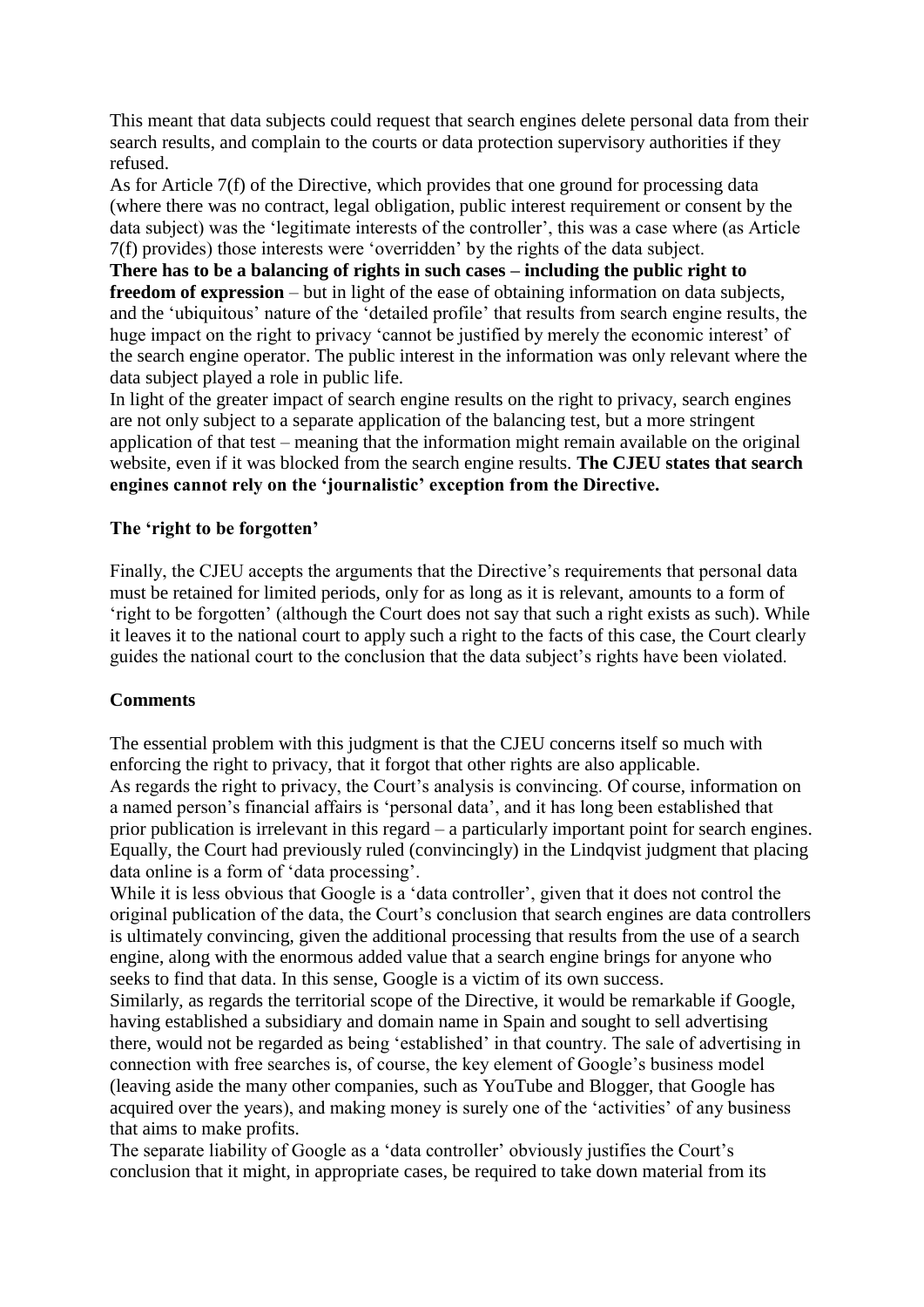search engine results that infringes the data protection directive. This is most obviously relevant where that data is inaccurate or libellous, but that is not the case here, where the personal data is simply embarrassing.

So, in the absence of another legitimate ground for processing (which will normally be the case as regards search engines), **the case ultimately turns on the balancing of interests between the data subject, the search engine and other Internet users.** And here is where the Court's reasoning goes awry.

In its previous judgment in ASNEF, the Court ruled that Spanish law failed to apply the correct balance between data subjects and direct marketing companies, because by banning any use of personal data which was not already public, it implicitly did not give enough weight to the company's right to carry on a business. But here the Court makes no reference to that right, even though Google's methods are as central to its business model as the use of private personal data is for direct marketers. Indeed, Google's highly targeted advertising (not as such an issue in this case) is itself obviously a form of direct marketing.

Also in ASNEF, the Court criticised the Spanish law for its automaticity, because it failed to weigh up the interests of companies and data subjects in individual cases. But in Google Spain, it is the Court which sets out an automatic test: the economic interest of the search engine is overridden if the individual is not a public figure.

The interests of other Internet users are only briefly mentioned, even though Article 7(f) requires only a balancing of interests between not only as between the data controller (ie, the search engine in this case) and the data subject, but also as regards third parties to whom the data are disclosed, ie the general public. Oddly, the Court does not expressly refer to the Charter right to freedom of expression (it's in Article 11 of the Charter), and does not expressly link its statements about the balancing test to the case law of the European Court of Human Rights on the best way to balance privacy and freedom of expression.

Furthermore, unlike in ASNEF, the Court makes no mention of Article 52 of the Charter (the provision dealing with limitation of Charter rights, including in the interest of protecting other rights, which also requires consistent interpretation with the ECHR). It should also be noted that, in deciding the key freedom of expression issue itself, the Court has departed from its prior approach (in Satamedia and Lindqvist, for instance) of leaving it to the national courts to decide on this issue.

The Court's dismissal of the journalistic exception also contradicts its willingness to agree, in Satamedia, that merely sending personal tax data by text message to nosy neighbours could constitute 'journalism'. Here, of course, it is not Google which is the journalist; but Google is a crucial intermediary for journalists. If journalism can consist of sending out tax information by text message, it could also equally consist of commenting (for whatever reason, and in whatever forum) on an individual's past financial problems. And there is no reason why the passage of time should count against the exercise of the right of freedom of expression – although that factor should be relevant, as the Court says, as regards the right to privacy.

## **Consequences of the judgment**

Obviously, today's judgment only concerns search engines, but it may have broader relevance than that. Its relevance to social networks will soon be considered in another post on this blog. For search engines, those which are less successful than Google might not have an 'establishment' within the meaning of this judgment, which raises the question of whether they would otherwise have an establishment, use equipment on the territory, or can be covered due to the Charter.

More broadly, any non-EU company with a subsidiary selling advertising in an EU Member